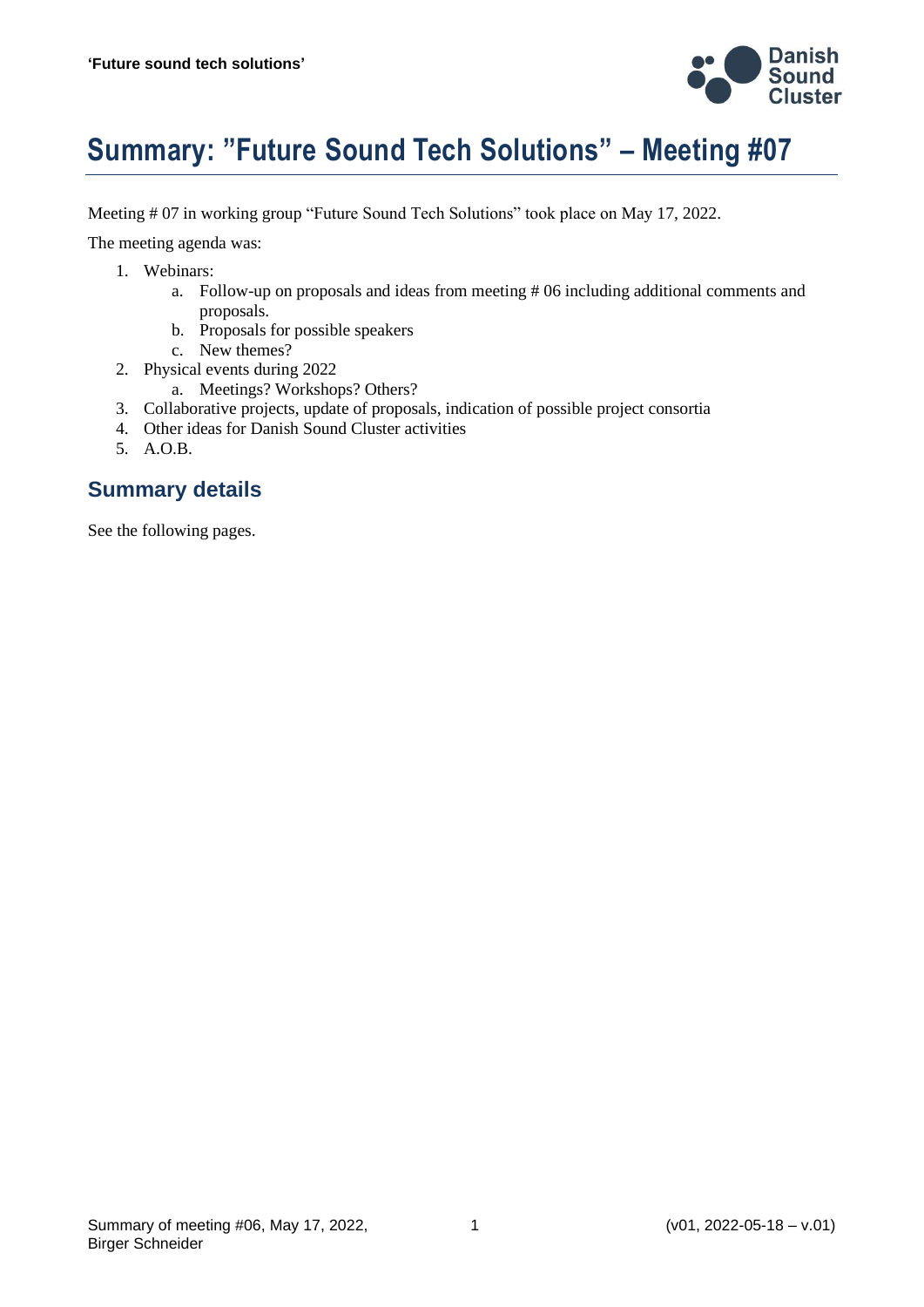

## **Ad 1a & 1b: Proposals for Webinars**

| #  | Subject                                                                                                        | Background                                                                                                                                                                                                                                                                                                                                                                                                                                                        |
|----|----------------------------------------------------------------------------------------------------------------|-------------------------------------------------------------------------------------------------------------------------------------------------------------------------------------------------------------------------------------------------------------------------------------------------------------------------------------------------------------------------------------------------------------------------------------------------------------------|
| 1a | Al/Machine learning<br>(ML)<br>Workshop<br>(virtual/physical)                                                  | Edge Workshop 01 completed April 5, 2022.<br>The event will be repeated on June 7, 2022, now together with IDA.<br>At a later point in time (second half of 2022) we will transmit a follow up webinar, now<br>with focus on medical products.                                                                                                                                                                                                                    |
| 2  | "Demant<br>Discovery".<br>Event at "Lydens<br>Hus"                                                             | Completed March 17th 2022.<br>Alvenir, IDUN Audio, Auricle & Dive.fm together with guests from Demant                                                                                                                                                                                                                                                                                                                                                             |
| 3  | Redress the great<br>achievements of<br>audio - and address<br>the reality of<br>unsolved audio<br>challenges. | Theme dropped at previous meeting                                                                                                                                                                                                                                                                                                                                                                                                                                 |
| 4  | Audio & privacy                                                                                                | Topic of "audio and privacy" to be included in half-day conference, May 4th 2022<br>(Copenhagen).                                                                                                                                                                                                                                                                                                                                                                 |
| 5  | Position paper on<br>'Sound Quality in<br>Digital Meetings'                                                    | Draft version of 'position paper' on "Sound Quality in Digital Meetings" available, will<br>be updated soon<br>Presented at the May 4, 2022, conference at AAU-CPH.                                                                                                                                                                                                                                                                                               |
| 6  | Multisensory<br>processing                                                                                     | Completed December 7 <sup>th</sup> , 2022                                                                                                                                                                                                                                                                                                                                                                                                                         |
| 7  | Green footprint of<br>audio streaming                                                                          | Webinar: "Sustainable Transformation in Audio Companies"<br>Completed: January 25, 2022<br>A follow-up networking meeting at Interacoustics in Middelfart. completed April 6 <sup>th</sup> ,<br>2022,                                                                                                                                                                                                                                                             |
| 8  | "Emerging Acoustic<br>Sensor<br>Technologies and<br>Applications"                                              | Planned for execution late 2022<br>In the future, sensors will be integrated into all kinds of products. Influence on the<br>traditional sensor market?<br>Candidates for speakers:<br>1. Magnus Hemer, Sonion<br>2. Thomas Jensen, Knowles<br>3. HBK (Claus Blaabjerg to check)?<br>4. G.R.A.S. (Niels Kjærgaard/others)?<br>5. Sergei Rotger Griful (Eriksholm)<br>6. Others (e.g. Auricle-Pedro Costa)?<br>Will be planned together with Efren Fernadez Grande |
| 9  | 'Personalization' of<br>user needs                                                                             | Event planned for June 1, 2022<br>Speakers:<br>• Bert de Vries (GN Hearing), confirmed<br>• Alessandro Pasta, senior data scientist at Oticon customer insights group at HQ,<br>confirmed.<br>Niels Pontoppidan will serve as moderator.                                                                                                                                                                                                                          |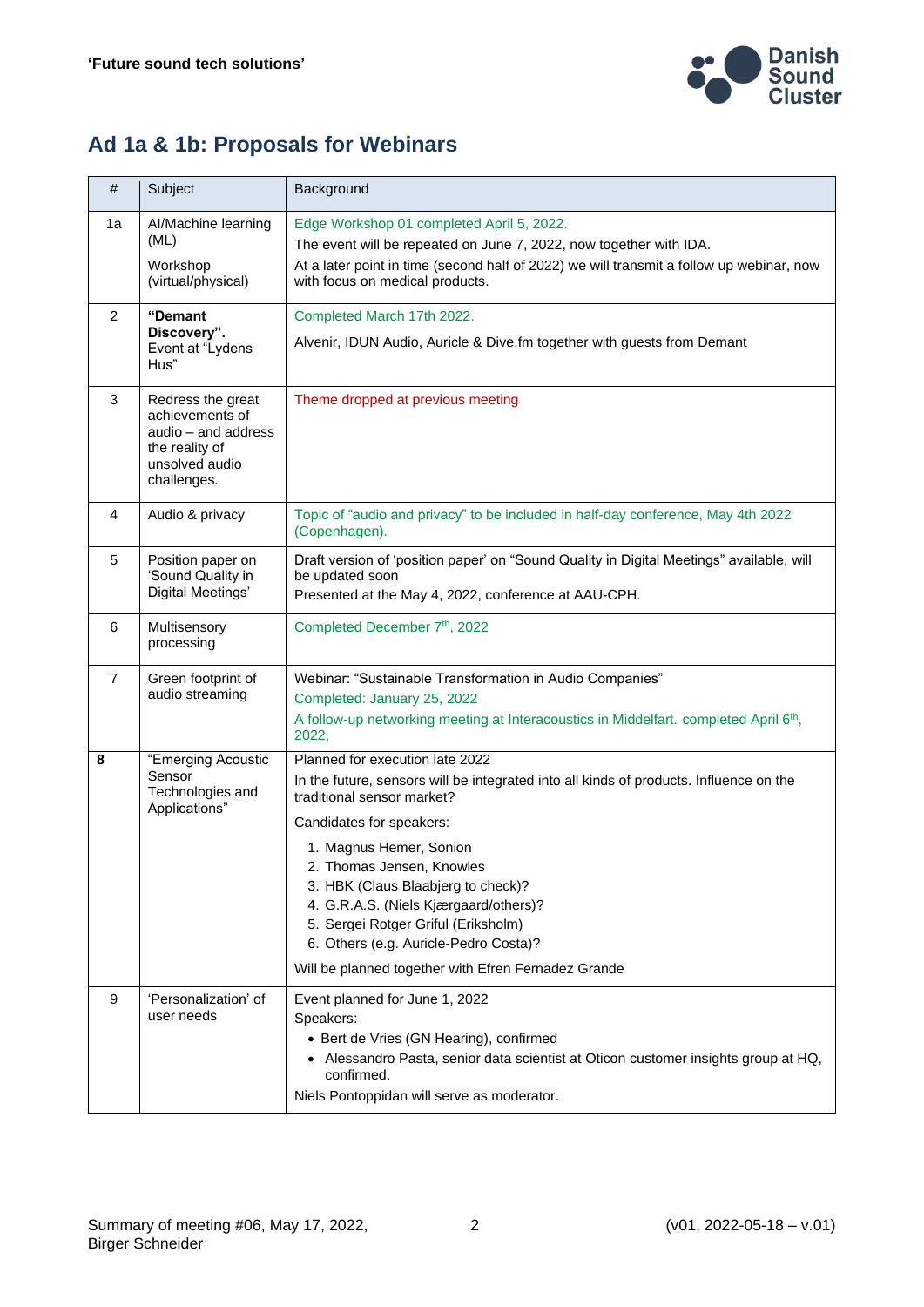

| #    | Subject                                  | Background                                                                                                                                                                                                                                                                                                                                                                                                                                                                                                                                                                                                                                                                                                                                                                                                                                                                                                                                                                                                                                                                                                                                                                                                                                                                                                                                                                                                                                                                                                                                                |
|------|------------------------------------------|-----------------------------------------------------------------------------------------------------------------------------------------------------------------------------------------------------------------------------------------------------------------------------------------------------------------------------------------------------------------------------------------------------------------------------------------------------------------------------------------------------------------------------------------------------------------------------------------------------------------------------------------------------------------------------------------------------------------------------------------------------------------------------------------------------------------------------------------------------------------------------------------------------------------------------------------------------------------------------------------------------------------------------------------------------------------------------------------------------------------------------------------------------------------------------------------------------------------------------------------------------------------------------------------------------------------------------------------------------------------------------------------------------------------------------------------------------------------------------------------------------------------------------------------------------------|
| 10   | Use of pre-simulated data                | Planned for June 7, 2022<br>Focus on low bandwidth codecs for AI applications. Train neural networks<br>using synthetic data.<br>Speakers:<br>• Rasmus Kongsgaard Olsson, Jabra, confirmed.<br>• Roman Serizel, Loria (F), contacted, not yet confirmed<br>• Toon van Waterschoot, ESAT, Leuven, confirmed                                                                                                                                                                                                                                                                                                                                                                                                                                                                                                                                                                                                                                                                                                                                                                                                                                                                                                                                                                                                                                                                                                                                                                                                                                                |
| 11   | Perceptual audio evaluation<br>one-o-one | Completed                                                                                                                                                                                                                                                                                                                                                                                                                                                                                                                                                                                                                                                                                                                                                                                                                                                                                                                                                                                                                                                                                                                                                                                                                                                                                                                                                                                                                                                                                                                                                 |
| 12   | 'Sound Day 2021 keynote                  | Completed                                                                                                                                                                                                                                                                                                                                                                                                                                                                                                                                                                                                                                                                                                                                                                                                                                                                                                                                                                                                                                                                                                                                                                                                                                                                                                                                                                                                                                                                                                                                                 |
| 13   | Hearables                                | The topic seems less interesting for the hearing aid industry, who do not<br>see hearables as an alternative to hearing aids. The hearing aid market is<br>highly regulated and difficult to enter. However, hearables may serve as a<br>useful complement for hearing aids. i.e. as a useful path for potential users<br>of hearings aids and thus boosting the market for hearing aids.<br>Hearables are seen as a consumer product, not at medical product. There<br>is some uncertainty with respect to, what the market of hearables consists<br>of but if earbuds in general are included, it is a huge market. Hearables<br>possibly of more interest to e.g. Jabra, EPOS and other earbud<br>manufacturers (see also Appendix 2).<br>Agreement that it could be useful to run a webinar event, since many do<br>not fully understand what the hearable market is and over-the counter<br>products mean. Focus should be on identifying the market for hearables,<br>including the evolution to date, use of ANC, etc. and what development<br>are currently in progress. Contributions from the professional hearing aid<br>industry, but more likely from the headset & earbud industries, e.g.<br>including Apple.<br>Potential speakers:<br>• Philippe Wargniez Jørgensen - GN, head of BU<br>• Anders Jessen - WSA, director of competitive intelligence<br>• Frederik Schurizek-Antonsen (FRSH), head of competitor insights,<br>• Someone from other consumer industries.<br>At the next WG meeting we will aim at devising a speaker list. |
| 14.a | Noise cancellation                       | Used in headsets, earbuds, etc. A challenge in application.<br>Could be interesting to dive into the technology and challenges around<br>noise cancellation.<br>The technology in noise cancelation is rather straight forward, but the<br>secret lies in the implementation (expert design). In addition there are<br>physical constraints, e.g. speed in processing. Also, why do we need to<br>use dynamic speakers, etc.<br>In addition, e.g. FORCE (SensLab), is looking into the discomfort of using<br>noise cancellations.<br>We will contact Clément Laroche, Jabra and Torben Christiansen, EPOS<br>for help in identifying speaker candidates.                                                                                                                                                                                                                                                                                                                                                                                                                                                                                                                                                                                                                                                                                                                                                                                                                                                                                                 |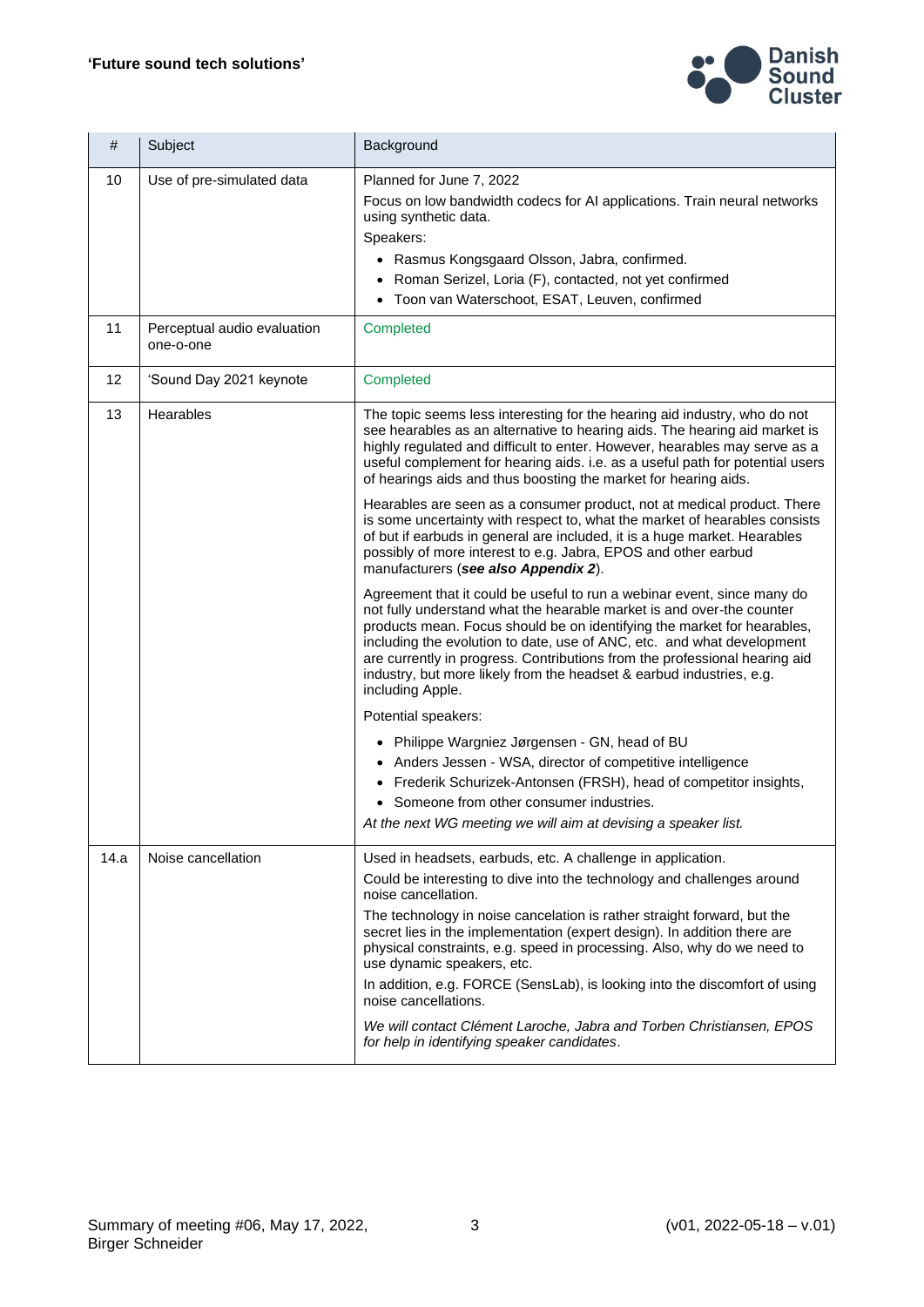

| #    | Subject                                      | Background                                                                                                                                                                                                                                                                                                                                                                                                                                                                                                                                                                                                                                               |
|------|----------------------------------------------|----------------------------------------------------------------------------------------------------------------------------------------------------------------------------------------------------------------------------------------------------------------------------------------------------------------------------------------------------------------------------------------------------------------------------------------------------------------------------------------------------------------------------------------------------------------------------------------------------------------------------------------------------------|
| 14.b | Speech prediction                            | Active noise cancellation, ANC, can remove low frequency noise and<br>passive noise cancellation can remove high frequency elements.<br>However speech is in between, and ANC will never be able to suppress<br>speech. Can this challenge be handled to some degree through<br>employment of speech prediction to overcome this downside of in ANC? A<br>difficult research topic.<br>The two areas, noise cancellation and speech prediction could be handled<br>in a combined webinar where these issues are highlighted.<br>Proposal to have one presentation in the combined webinar focusing on<br>'speech predictions'<br>We need a good speaker? |
| 15   | Feedback<br>cancellation/suppression/control | Topic is related to hearing aids, stage performance issue (microphone<br>control), speaker phones etc.<br>Echo cancellation. Very different depending on applications. In hearing<br>aids, one type of solutions, in PA systems different solutions, etc.<br>Potential speakers from companies, alternatively people such as:<br>• TC Electronic (Music Tribe),<br>• Kim Rishøj<br>Knud Bach Christensen ?j<br>Jabra<br><b>EPOS</b><br>Harman (Struer)<br>Meyer Sound<br>Demant (Meng Guo)<br>$\bullet$                                                                                                                                                  |
| 16   | DSP event                                    | Broad focus on DSP. WG not fully clear of status and actions taken, need<br>to be clarified.<br>Possible speaker:<br>Roland Baduit (name misspelled?) professor in mathematics,<br>Paris.<br>Awaits next meeting (Efren & Clément inputs ?)                                                                                                                                                                                                                                                                                                                                                                                                              |
| 17   | Use of sound with robotics                   | We touched on the topic in recent webinar, 'Robot Audition' (April 19,<br>2022). We should focus on making a joint follow up event with the Robot<br>Cluster, 'Odense Robotics':<br>Contact persons:<br>Søren Elmer, Project Director, Odense Robotics<br>Jens J. Tybo Jensen, Indesmatech?<br>More work on the topic needed.                                                                                                                                                                                                                                                                                                                            |
| 18   | 'Sound Quality in Digital<br>Meetings'       | Agreement that we should enforce the activity related to the position paper<br>on 'Sound Quality in Digital Meetings'.<br>We can repeat the presentations from the May 4 event (AAU-CPH) in a<br>webinar. Possibly we should check if some of the material and focus need<br>some minor updates.<br>In addition, we should use the summer period to try to get companies and<br>knowledge institutions to line up collaborative projects in the area. It is<br>important that a 'position paper' is seen to have effect.<br>Later on, we can aim at position papers in other areas, if we can find the<br>right recipe for actions.                      |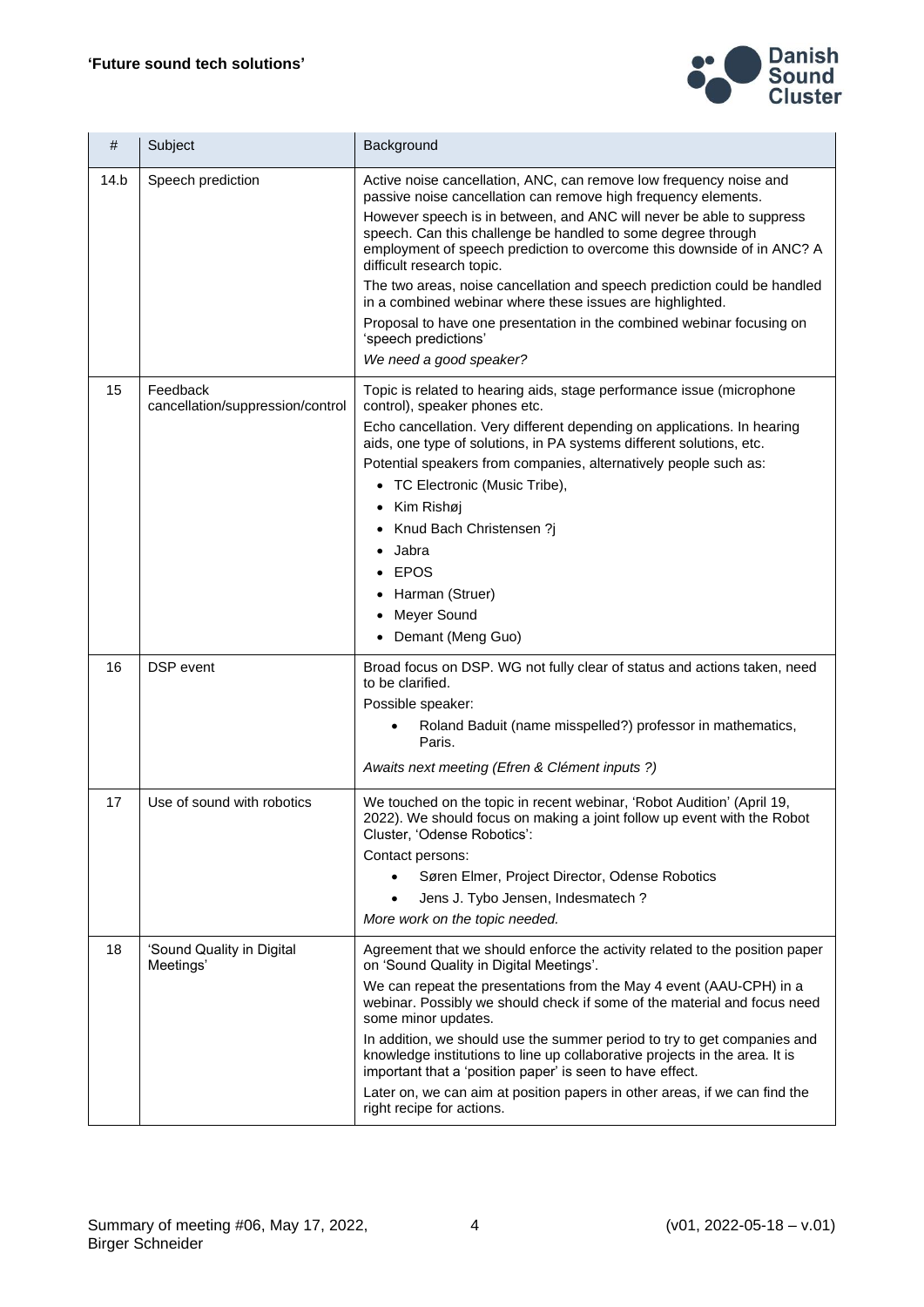

### **Ad 2: Physical Events**

Sound Day 2022 will take place on November 9, 2022, at DTU SkyLab, Centrifugevej 374, 2800 Kongens Lyngby

#### **Ad 3: Collaborative projects**

A new call for collaborative projects under DSC will be announced for August 2022. Projects under that call must be completed in 2022.

Now is a good time to start building consortia for upcoming collaborative projects. Experience show that it takes time to form consortia. Often the knowledge institutions are initiators since they in contrast to companies can obtain funding from DSC and thus have the greater incentive. However, a consortium should focus on projects that will be essential for the participating private enterprises.

It is recommended to contact the DSC secretariat early on, partly to obtain counselling on what is possible and what needs to be included in an application, partly to obtain assistance in finding partners for a consortium, if that is an issue for establishing a project application.

#### **Next meeting**

The next meeting in the working group on "Future Sound Tech Solutions" will take place:

• **Wednesday September 7, 2022 15:00 to 16:00**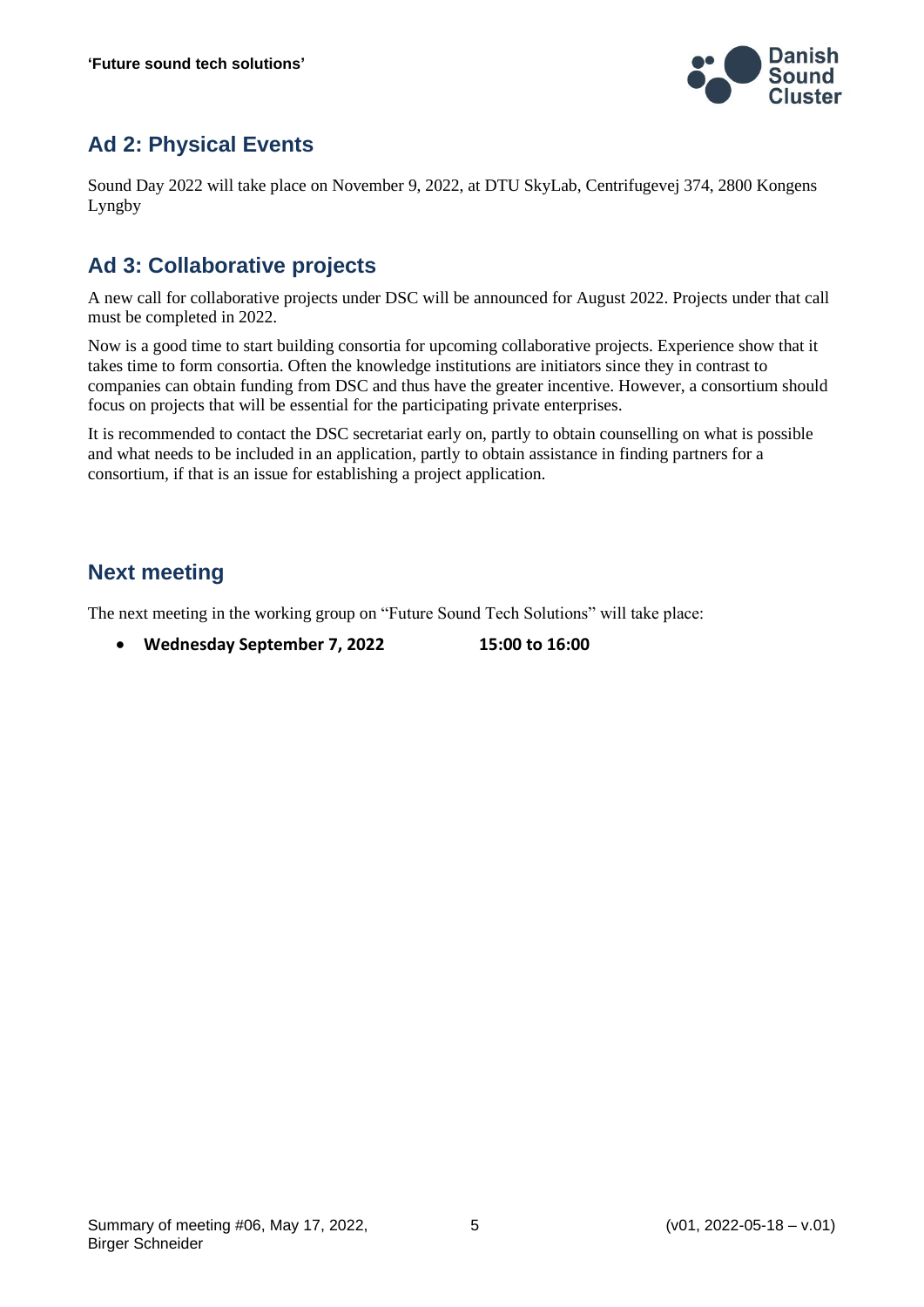

#### **Appendix 1: Participants in the meeting**

| Jonas Raun Hansen               |  |  |  |  |
|---------------------------------|--|--|--|--|
| Morten Kroman                   |  |  |  |  |
| Niels Pontoppidan               |  |  |  |  |
| <b>Tore Stegenborg Andersen</b> |  |  |  |  |
| Birger Schneider                |  |  |  |  |
| Torben Vilsgaard                |  |  |  |  |
| Shelley Uprichard               |  |  |  |  |
| Stine Hundahl Villadsen         |  |  |  |  |

WS Audiology VP R&D Electronics Eriksholm Research Centre Research Manager FORCE Technology Senior Researcher CHAMAJ Consult ApS Director Danish Sound Cluster Director Danish Sound Cluster Project Manager Danish Sound Cluster Project Manager

GN Hearing A/S Manager, Electro Acoustics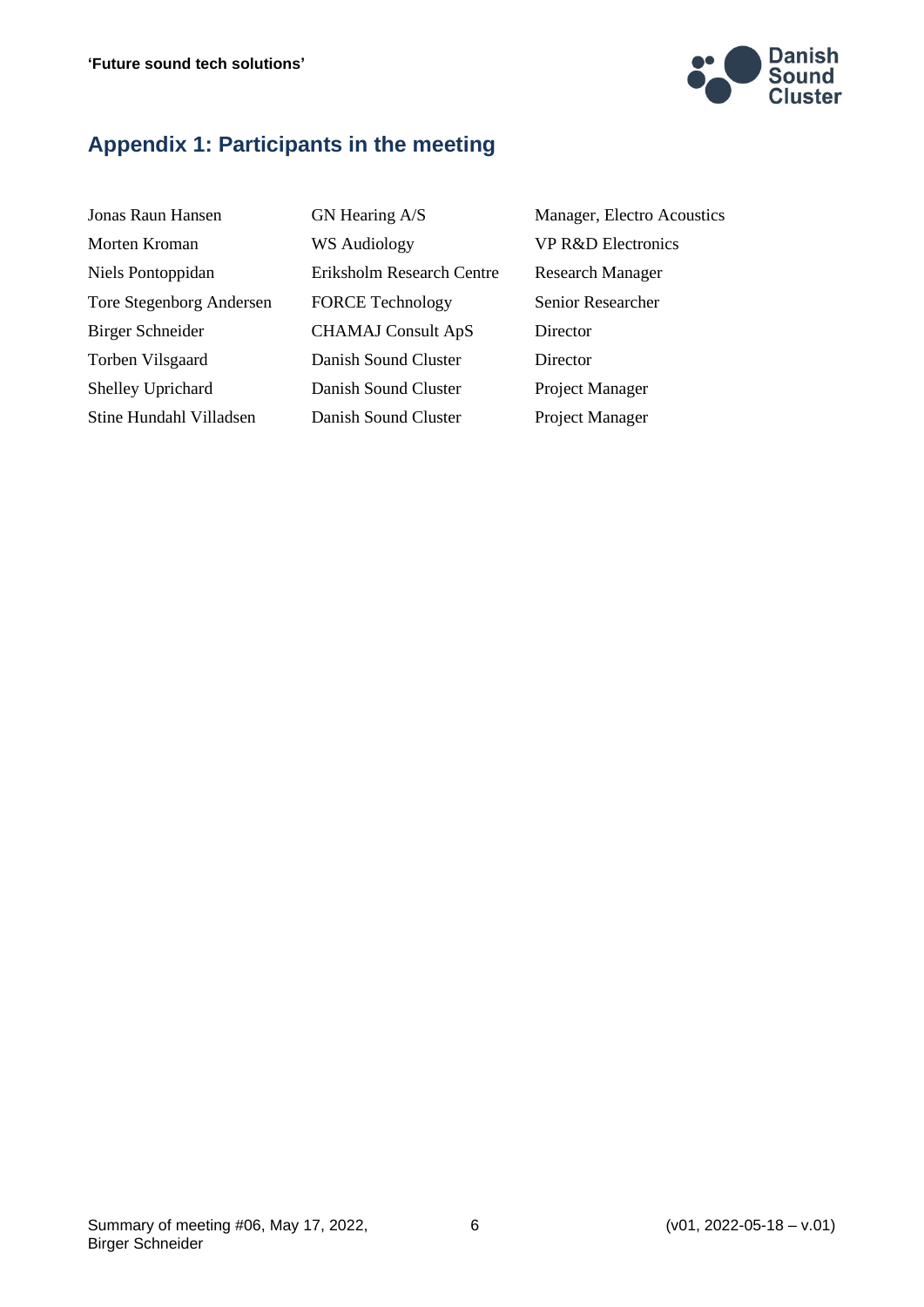<https://www.reviewgeek.com/114421/what-are-hearables/> April 30, 2022

<https://www.vrtonung.de/en/hearables-earbuds/>

[file:///E:/Innovationsnetv%C3%A6rk/Dansk%20Lydteknologi/2020%20Danish%20Sound%20Cluster/Arbej](file:///E:/InnovationsnetvÃ¦rk/Dansk%20Lydteknologi/2020%20Danish%20Sound%20Cluster/Arbejdsgrupper/WG%203%20) [dsgrupper/WG%203%20'Future%20Sound%20Tech%20Solutions'/2022-05-](file:///E:/InnovationsnetvÃ¦rk/Dansk%20Lydteknologi/2020%20Danish%20Sound%20Cluster/Arbejdsgrupper/WG%203%20) [17%20Meeting%20%2307/The-Market-for-Hearable-Devices-2016-2020.pdf](file:///E:/InnovationsnetvÃ¦rk/Dansk%20Lydteknologi/2020%20Danish%20Sound%20Cluster/Arbejdsgrupper/WG%203%20) Nick Hunn, Nov. 2016



#### **Appendix 2: Hearables, some references**

#### <https://www.hearingtracker.com/hearables> September 28, 2021

Hearables are essentially "smart" earbuds. Wikipedia defines hearables and smart earbuds as "technically advanced, electronic in-ear-devices designed for multiple purposes ranging from wireless transmission to communication objectives, medical monitoring and fitness tracking." There are currently five main categories of hearables:

- Sports true wireless earbuds
- Voice-focused true wireless earbuds
- Commodity true wireless earbuds
- Hearing enhancement earbuds
- Hearing aid hearables

[the-help-of-ai-161571](https://theconversation.com/wearable-tech-for-your-ears-hearables-can-teach-you-a-language-or-music-with-the-help-of-ai-161571) August 25, 2021